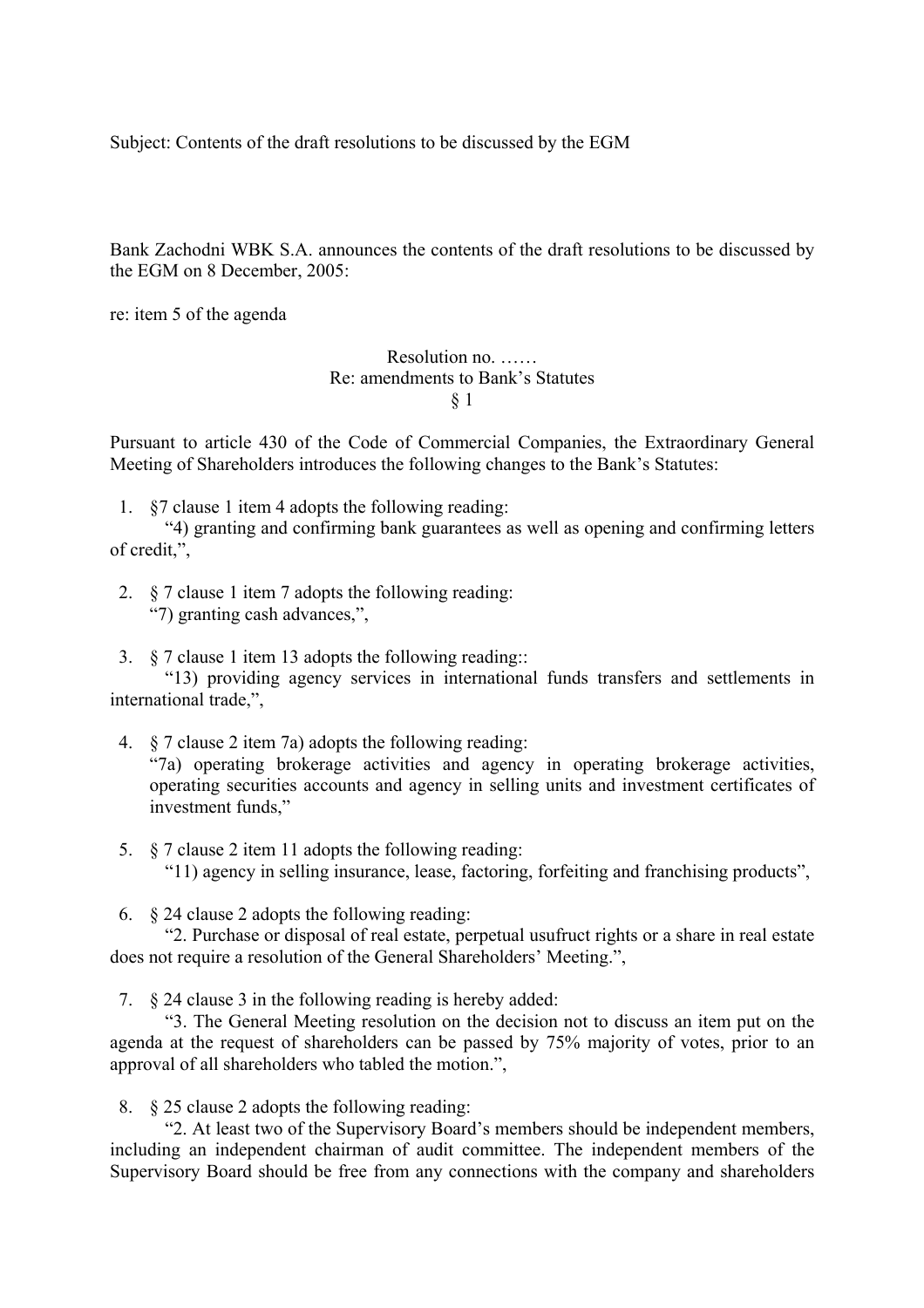or employees, which could significantly impact the capacity of the independent member to take objective decisions."

- 9. § 25 clause 4 adopts the following reading:
	- "4. Without the consent of the majority of independent members of the Supervisory Board, the resolutions cannot be adopted with regard to the issues referred to in:
		- 1) § 32 point 4 and 5 of the Statutes, if the agreement with the entity connected with the Bank has to be concluded, the member of the Bank's Supervisory Board or the Bank's Management Board and the entities connected with them,
		- 2) §32 point 7 and 10 of the Statutes.".

§ 2

The introduction of the amendments to the Statutes in the scope defined in §1 requires the approval of the Banking Supervision Commission.

### § 3

The resolution comes into force as of the day of the registration of the amendments to the Statutes by relevant registration court.

re: item 5 of the agenda

### Resolution no… Re. amendments to the Bank's Statutes

### § 1

Pursuant to article 430 of the Code of Commercial Companies, the Extraordinary General Meeting of Shareholders introduces the following changes to the Bank's Statutes:

1. §12 adopts the following reading:

"§12. Shares can be redeemed, following the shareholder's approval, by way of their purchase by the Company (voluntary redemption).",

2. § 13 adopts the following reading:

"§ 13. 1. The Company can purchase the shares it issued with a view to redeeming them not earlier, however, than after the GM has passed a resolution approving this redemption.

2. Resolution referred to in item 1 should define the legal basis for the redemption, the minimum amount of the remuneration that the shareholder of the redeemed shares is entitled to or rationale behind redeeming the shares without remuneration, the way of reducing the share capital and the source of financing the redemption, maximum number of shares that the Company can purchase for redemption, the maximum total purchase price and the timeframe when the shares should be purchased.",

3. § 14 adopts the following reading: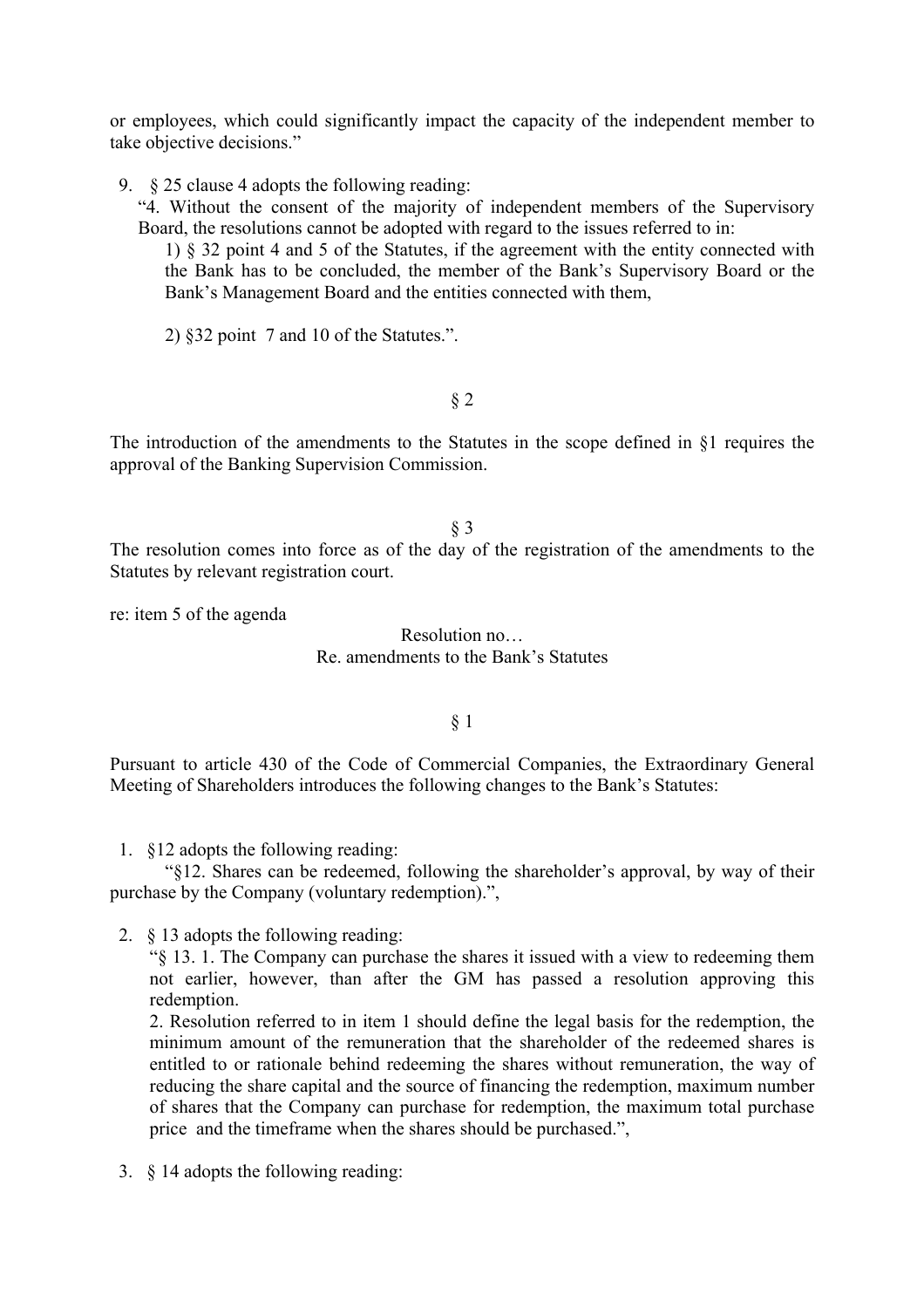"§14. The Company's Management Board announces the information about purchasing shares for redemption not later than within 30 days after the date when the shares are to be purchased as stipulated in the resolution referred to in  $\S$  13, convening at the same time, the general meeting of shareholders to pass a resolution on the redemption of the purchased shares and reduction in the share capital.",

4. § 15 adopts the following reading:

"§15. If the Company does not conclude any agreement on the purchase of shares for redemption within the timeframe specified in the resolution referred to in §13, the Management Board shall announce the ineffective expiration of the deadline within 30 days after this expiration.",

5. § 16 adopts the following reading:

"§16. Voluntary redemption must not be carried out more often than once in an accounting year.",

6. § 32 item 9 adopts the following reading:

"9) adopt the Management Board's Regulations and other banking regulations as set forth in the Statutes and other sets of legal regulations and approve the Bank's Organizational Regulations and the Policy on the internal control system,",

7. §36a in the following reading is hereby added after §36:

§36a. 1. The decisions to incur obligations or transfer assets whose total value for one entity exceeds 5% of the Bank's own funds are made by the Management Board, except as provided in section 2 and § 32 point 4 and 5.

2. The decisions referred to in section 1 may me taken by the Bank's Committees or other persons duly authorised by the Management Board by way of a resolution.",

1. §37a in the following reading is hereby added after §37:

"§37a. Bodies entitled to issue internal regulations:

- 1) as regards issues requiring a decision of the General Meeting the General Meeting in a form of a resolution;
- 2) as regards issues requiring a decision of the Supervisory Board the Supervisory Board in the form of a resolution;
- 3) as regards issues requiring a decision of the Management Board and/ or approvals of the Supervisory Board or the General Meeting – the Management Board in the form of a resolution, provided however, that the required approval has been obtained.
- 4) as regards issues requiring the decision of the Management Board but not requiring an approval of another body – the Management Board in the form of a resolution,
- 5) as regards issues important for the Bank, which go beyond the scope of the operations of an individual division – the President of the Management Board in the form of an ordinance;
- 6) as regards operations of the reporting divisions the Management Board member in the form of an ordinance;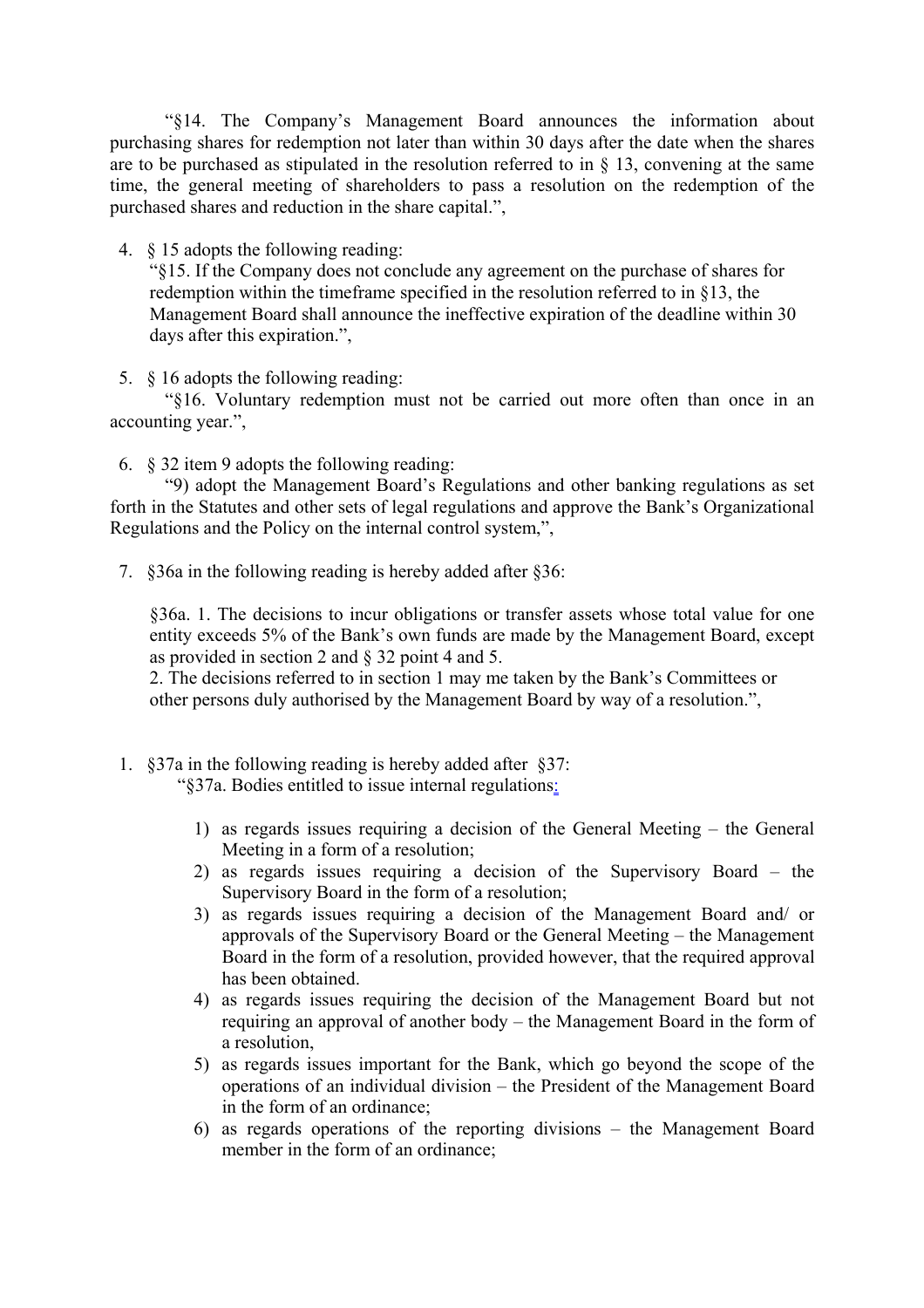- 7) as regards issues specified in the sets of regulations referred to in points 4-6 above – the Bank Director in the form of an ordinance;
- 8) as regards issues referred to in the Management Board resolution re. Establishment of a committee – the committee chairman in the form of an ordinance",

9. §38 clause 2 adopts the following reading:

"2. In exceptional circumstances, the Management Board meetings can be held without the need to gather all the Management Board members in one location, but using telecommunication and audiovisual equipment to ensure concurrent communication of all individuals attending the meeting. The rules underlying the organization of meetings are defined in the Regulations of the Management Board.",

10. §41 adopts the following reading:

"§41. 1. The Bank's basic organizational structure is as follows:

the Business Support Centre – acting as the head office;

The following units operate within the Business Support Centre:

- a) divisions,
- b) areas,
- c) centers,
- d) departments,
- e) offices,
- f) stand-alone teams,

2) Branches.

- 2. The detailed organizational structure of the Bank is outlined in the Bank's Organizational Regulations adopted by the Management Board and approved by the Supervisory Board and the related resolutions issued by the Bank's Management Board.
- 3. There are also Committees established by the Management Board operating in the Bank

§ 2

The introduction of the amendments to the Statutes in the scope defined in §1 item 2, 3, 4, 6, 7, 8, 9 and10 requires the approval of the Banking Supervision Commission.

§ 3

The resolution comes into force as of the day of the registration of the amendments to the Statutes by relevant registration court.

Re: item 6 of the agenda

Resolution no…..

Re. Adoption of a consolidated text of the Bank's Statutes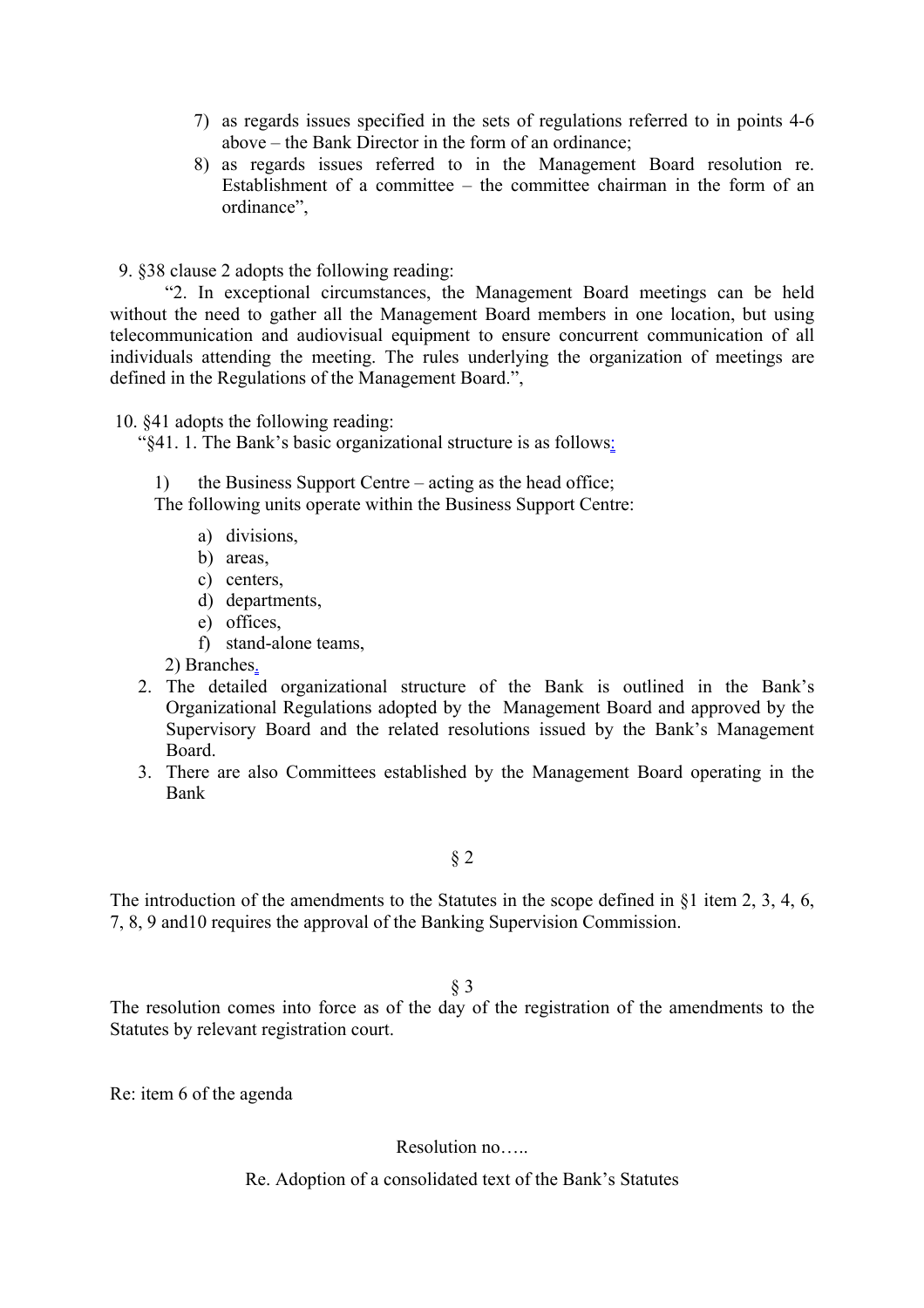§1

Pursuant to art. 430 of the Code of Commercial Companies, the Extraordinary General Meeting of Shareholders hereby decides to adopt the consolidated text in the reading specified below:

# Statutes of Bank Zachodni WBK S.A.

I. General Provisions

§ 1.

The name of the Bank is "Bank Zachodni WBK Spółka Akcyjna".

§ 2.

The founder of the Bank is the State Treasury.

§ 3.

The Bank has its registered seat in Wrocław.

 $§$  4.

The Bank operates in the territory of the Republic of Poland and abroad.

§ 5.

The Bank can establish branches and other units in Poland and abroad.

§ 6.

Provisions of the Commercial Companies Act and the Banking Law apply to all matters not regulated herein.

II. Scope of Business

§ 7.

The scope of the Bank's business includes:

1. The following banking operations:

1) accepting money deposits payable on demand or at a due date as well as operating accounts for these deposits, including accepting and depositing cash in domestic and foreign banks;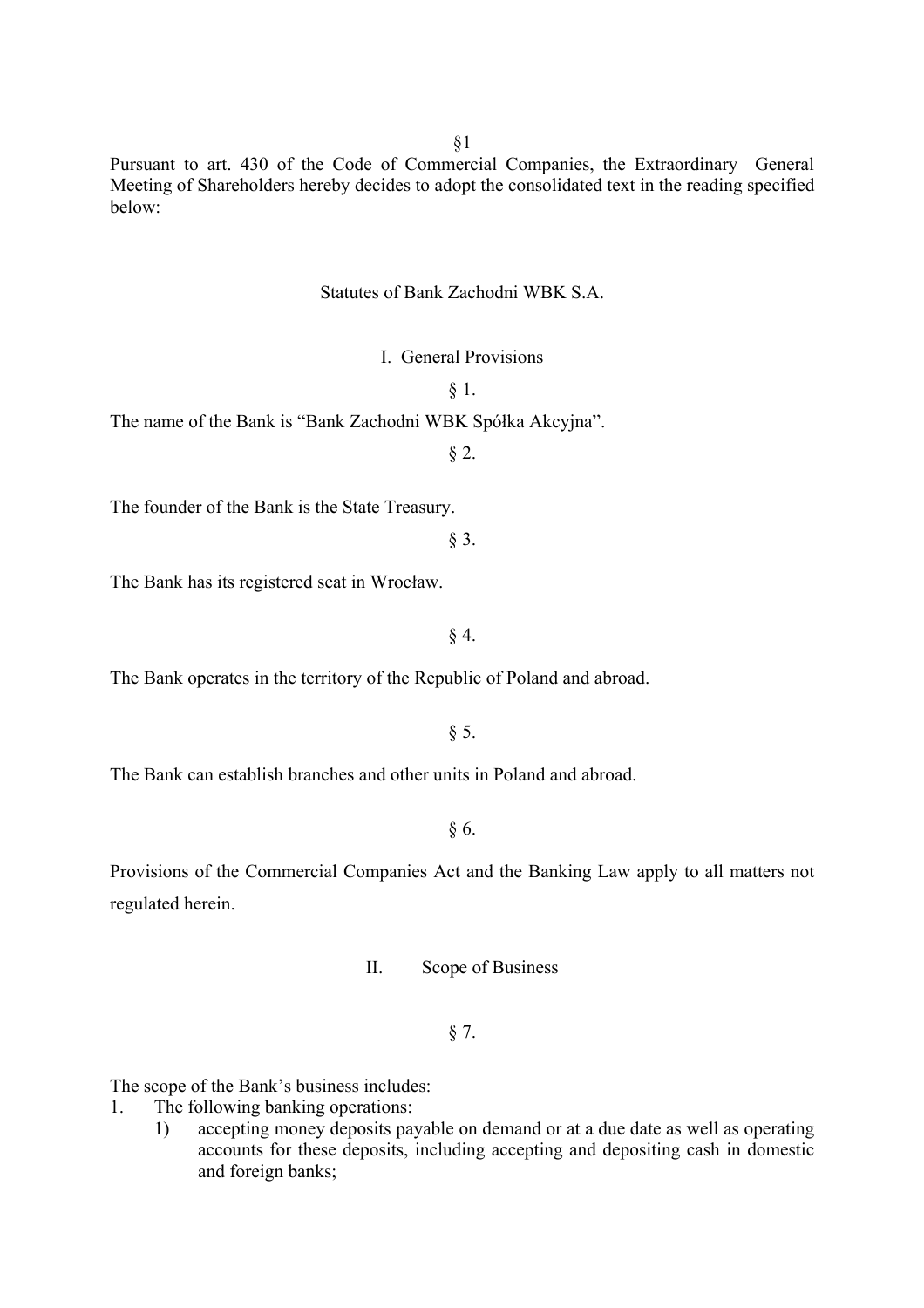- 2) operating other bank accounts,
- 3) granting loans,
- 4) granting and confirming bank guarantees as well as opening and confirming letters of credit,
- 5) issuing banking securities,
- 6) performance of financial settlements,
- 6a) issue of electronic money instrument,
- 7) granting cash advances,
- 8) concluding check and B/E transactions,
- 9) issuing payment cards and processing card operations,
- 10) performing term financial transactions,
- 11) trading in receivables,
- 12) safekeeping of objects and securities as well as providing access to safe deposit boxes,
- 13) providing agency services in international funds transfers and settlements in international trade,
- 14) granting and confirming guarantees,
- 15) performing operations related to the issue of securities,
- 16) acting as the representative of bond holders.
- 17) purchase and sale of fx values
- 2. Other operations consisting in:
	- 1) taking up or acquiring shares and units and/or rights attached to shares of another corporate entity and contributions to limited partnerships or limited joint stock partnerships, or units and investment certificates in investment funds and making contributions to limited liability companies within the limits specified by the Banking Law act,
	- 2) raising liabilities related to the issue of securities,
	- 3) trading in securities in the Bank's own account or at the request of third parties,
	- 4) performing swaps of debts into components of the debtor's assets,
	- 5) acquiring and disposing of real estates and debts secured with mortgage,
	- 6) providing consulting and advisory services in relation to financial matters,

6a) providing certification services in accordance with the electronic signature regulations, excluding qualified certificates,

7) providing other financial services including:

- a) operating brokerage activities and agency in operating brokerage activities, operating securities accounts and agency in selling units and investment certificates of investment funds,
- b) providing agency and co-operation in obtaining loans and advances,
- c) performing collection activities on the basis of documents certifying the existence of cash receivables,
- d) concluding and executing agreements with businesses, including foreign ones, on agency in lodgments to bank accounts,
- e) financial and operational participation in international projects and undertakings,
- f) performing fiduciary activities,
- g) providing leasing, factoring, forfeiting, franchising services as well as standby and firm commitment underwriting,
- h) trading in transferable property rights from securities and in transferable property rights, the price of which directly or indirectly depends on the price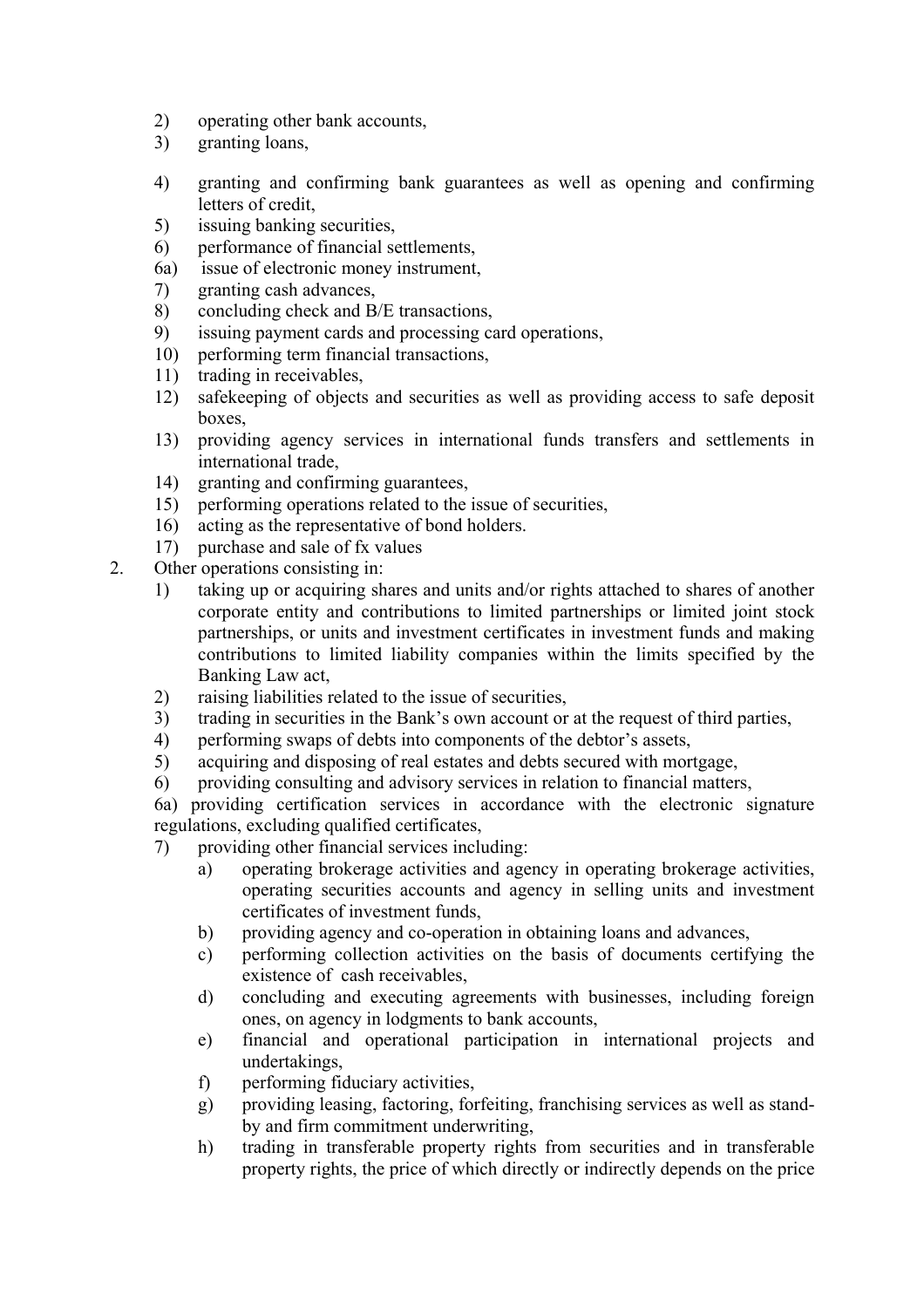of securities (derivatives) – in the Bank's account or at the request of third parties,

- i) performing activities, as requested by the Minister of Treasury and set forth in the Act of 30/08/1996 on commercialization and privatization of state owned enterprises,
- j) accepting the State Treasury shares for management.
- 8) Providing sales-related services for open pension funds,
- 9) Performing the function of a custodian as specified in regulations on organization and functioning of pension funds,
- 10) Performing the function of a custodian as specified in regulations on organization and functioning of investment funds,
- 11) agency in selling insurance, lease, factoring, forfeiting and franchising products,
- 12) accepting and transferring sale and purchase orders with regard to:
	- a) marketable securities,
	- b) money market instruments other than securities,
	- c) stakes other than securities in collective investment institutions,
	- d) futures contracts, forward interest rate contracts, equity swaps, interest rate swaps, F/X swaps other than securities
	- e) options of any financial instruments listed in letters a)-d), interest rate or F/X options or options for those options other than securities,
- 3. The Bank can also perform, upon the request of other banks, the operations referred to in Sections 1 and 2, as long as these operations fall within the scope of the mandating bank's activities.
- 4. In the course of its operations, the Bank co-operates with domestic, foreign and international banks and financial institutions.
- 5. The Bank provides services in the area of cash transport.

§ 8.

The Bank may establish or join clearing houses organized under the Commercial Companies law, for the purpose of exchanging payment orders and making mutual settlements resulting from such orders.

§ 9.

If, under any special provision, the Bank is required to obtain separate permits to conduct any of the operations listed in § 7 hereinabove, such operations may only be performed only after such permit has been obtained.

# III. The Bank's share capital

#### $§ 10.$

The share capital of the Bank amounts to PLN 729.602.840 (seven hundred twenty nine million six hundred and two thousand eight hundred and forty zloty) and is divided into 72,960,284 (seventy two million nine hundred and sixty thousand two hundred and eighty four) bearer shares of the nominal value of PLN 10 (ten zloty) each, including:

1) 5,120,000 (five million one hundred and twenty thousand) series A ordinary bearer shares,

2) 724,073 (seven hundred and twenty four thousand and seventy three) series B ordinary bearer shares,

3) 22,155,927 (twenty two million one hundred and fifty five thousand nine hundred and twenty seven) series C ordinary bearer shares,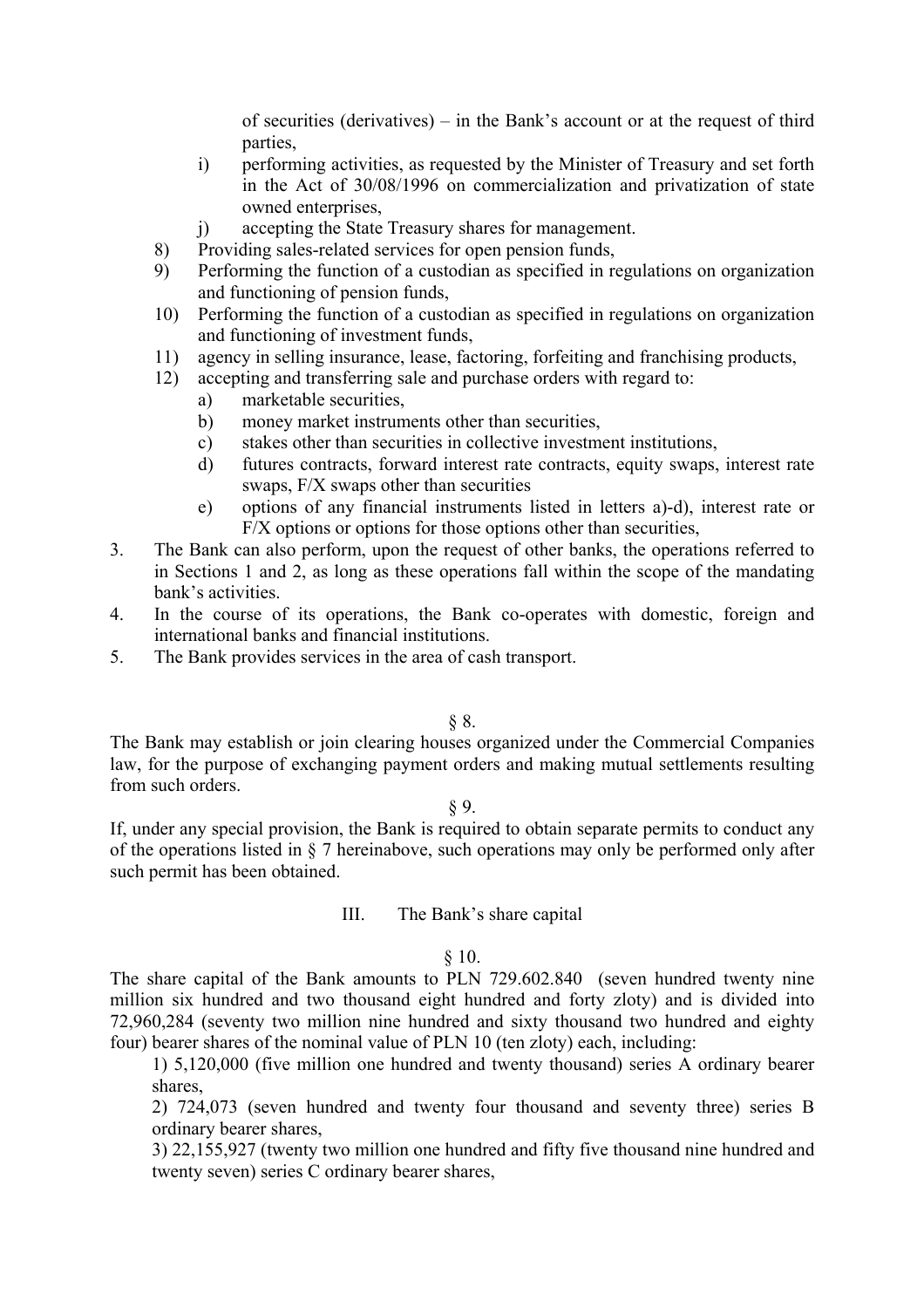4) 1,470,589 (one million four hundred and seventy thousand five hundred and eighty nine) series D ordinary bearer shares,

5) 980,393 (nine hundred and eighty thousand three hundred and ninety three) series E ordinary bearer shares,

6) 2,500,000 (two million and five hundred) series F ordinary bearer shares,

7) 40,009,302 (forty million nine thousand three hundred and two) series G ordinary bearer shares**.** 

# § 11.

Bearer shares are shares admitted to public trading.

# §12.

Shares can be redeemed, following the shareholder's approval, by way of their purchase by the Company (voluntary redemption).

§ 13.

- 1. The Company can purchase the shares it issued with a view to redeeming them not earlier, however, than after the GM has passed a resolution approving this redemption.
- 2. Resolution referred to in item 1 should define the legal basis for the redemption, the minimum amount of the remuneration that the shareholder of the redeemed shares is entitled to or rationale behind redeeming the shares without remuneration, the way of reducing the share capital and the source of financing the redemption, maximum number of shares that the Company can purchase for redemption, the maximum total purchase price and the timeframe when the shares should be purchased.

### § 14.

The Company's Management Board announces the information about purchasing shares for redemption not later than within 30 days after the date when the shares are to be purchased as stipulated in the resolution referred to in § 13, convening at the same time, the general meeting of shareholders to pass a resolution on the redemption of the purchased shares and reduction in the share capital.

### § 15.

If the Company does not conclude any agreement on the purchase of shares for redemption within the timeframe specified in the resolution referred to in §13, the Management Board shall announce the ineffective expiration of the deadline within 30 days after this expiration.

§ 16.

Voluntary redemption must not be carried out more often than once in an accounting year.

### § 17.

The Bank can issue convertible bonds.

IV. The Authorities of the Bank

# § 18.

The authorities of the Bank are:

- 1. General Meeting of Shareholders;
- 2. Supervisory Board;
- 3. Management Board.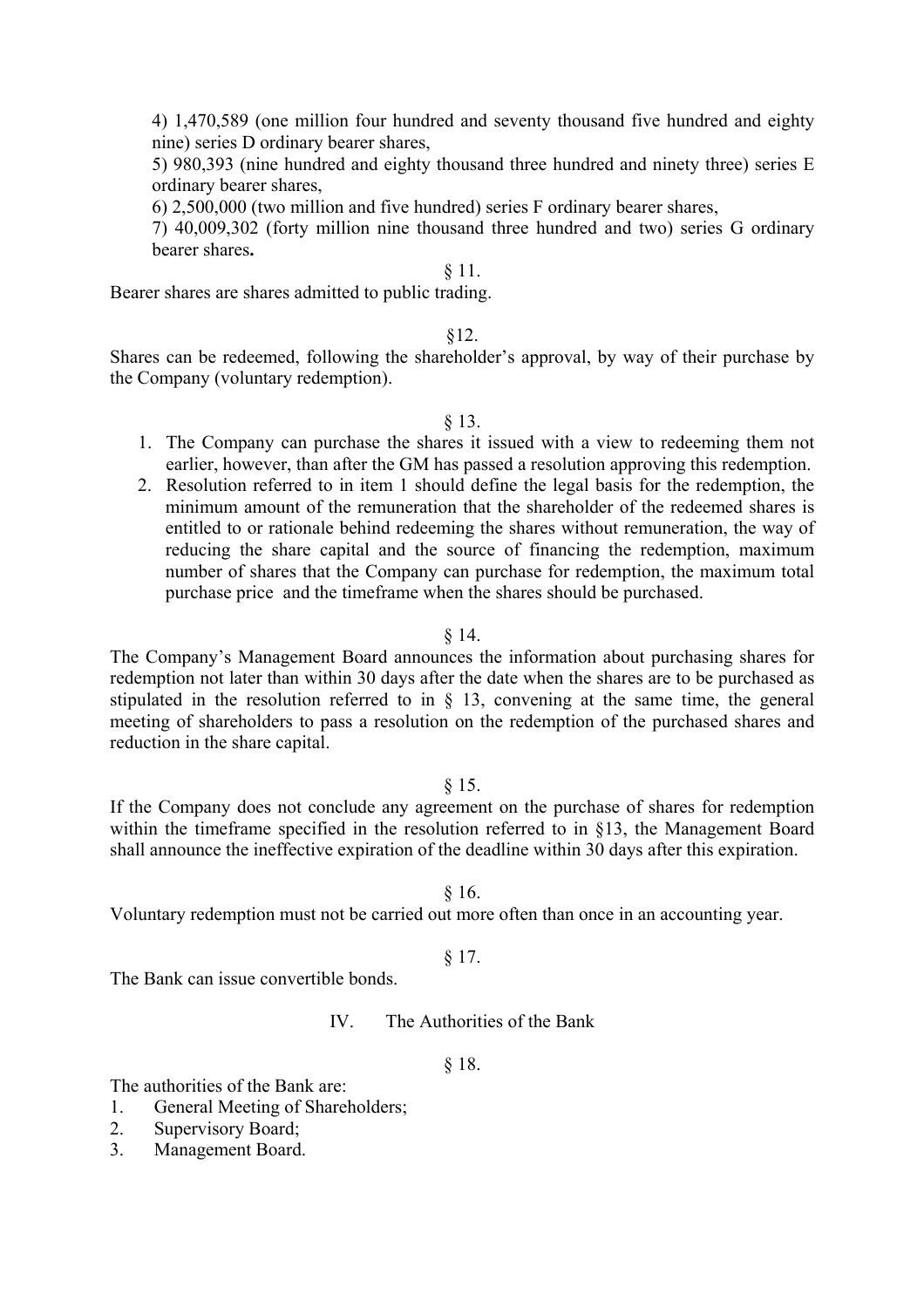# V. General Meetings of Shareholders

# § 19.

- 1. General Meetings may be either ordinary or extraordinary.
- 2. The Ordinary General Meeting should be held annually, not later than by the end of June every year.
- 3. The Extraordinary General Meeting is convened in the circumstances specified in the Commercial Companies Code.
- 4. General Meetings are held at the Bank's registered seat or in Warsaw.

### § 20.

- 1. The Ordinary General Meeting is convened by the Management Board.
- 2. The Supervisory Board can convene the Ordinary or Extraordinary General Meeting of Shareholders in the circumstances specified in the Commercial Companies code and when the Management Board fails to convene it within two weeks from the date of submitting such a request by shareholders who represent at least one tenth of the share capital.

#### § 21.

The draft resolutions and other important materials proposed to be adopted by the AGM should include the rationale and the opinion of the Supervisory Board, except for the issues related exclusively to the Supervisory Board.

### § 22.

Each share entitles to one vote.

### § 23.

Chairman or Vice Chairman of the Supervisory Board opens each General Shareholders' Meeting and conducts an election of the Chairman of the Meeting. If none of the above is available to open the General Shareholders Meeting, the Meeting shall be opened by a member of the Supervisory Board.

# § 24.

- 1. The General Shareholders' Meeting adopts resolutions on matters solely within their discretions, arising from the Commercial Companies code regulations, banking law and Statutes.
- 2. Purchase or disposal of real estate, perpetual usufruct rights or a share in real estate does not require a resolution of the General Shareholders' Meeting.
- 3. The General Meeting resolution on the decision not to discuss an item put on the agenda at the request of shareholders can be passed by 75% majority of votes, prior to an approval of all shareholders who tabled the motion.

# $§ 24<sup>1</sup>$  $§ 24<sup>1</sup>$  $§ 24<sup>1</sup>$

In a given financial year, the entity acting as a certified auditor of the financial report issued by the Bank or by its subsidiaries for the current year, discussed in separate regulations, cannot act as the auditor responsible for special issues.

### VI. Supervisory Board

<span id="page-8-0"></span>1 1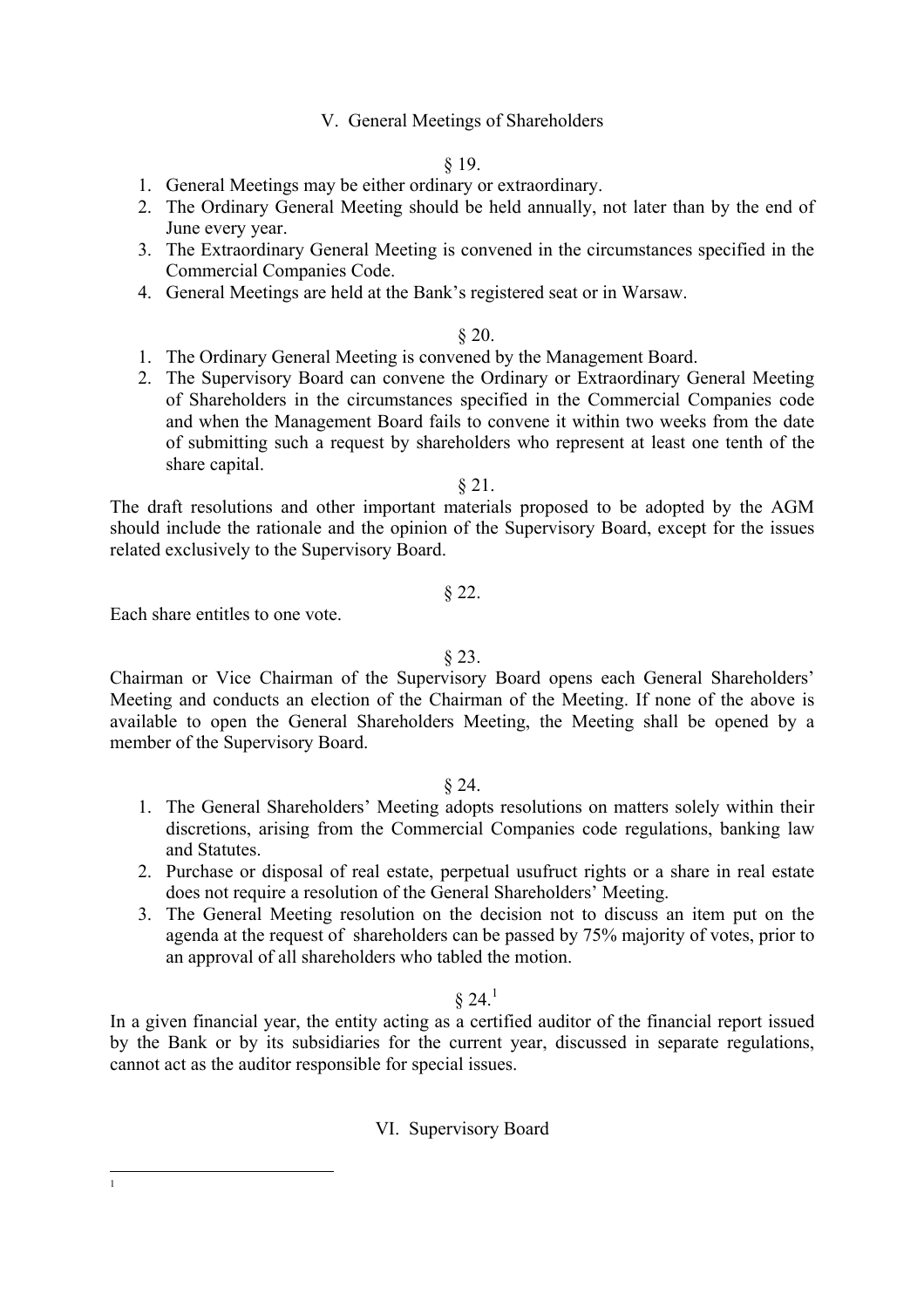- 1. The Supervisory Board consists of at least 5 (five) members appointed for a joint three year term of office. Members and Chairman of the Supervisory Board are appointed and recalled by the General Shareholders' Meeting. The Management Board informs the Banking Supervision Commission about the composition of the Supervisory Board. At least half of the Supervisory Board's members, including its Chairman, should hold Polish citizenship.
- 2. At least two of the Supervisory Board's members should be independent members, including an independent chairman of audit committee. The independent members of the Supervisory Board should be free from any connections with the company and shareholders or employees, which could significantly impact the capacity of the independent member to take objective decisions.
- 3. The Supervisory Board's independent member, referred to in sec. 2, cannot be specifically the person:
	- 1) who was the member of the Bank's Management Board over the period of last 3 years,
	- 2) who was the chartered auditor or employee of the entity authorized to examine the Bank's financial reports over the period of last 3 years,
	- 3) who, directly or indirectly, receives from the Bank the remuneration different from the one arising from the function of the Supervisory Board member, which would have significant impact on taking independent decisions,
	- 4) who holds, directly or indirectly, more than 1% of the Bank's shares
	- 5) who is a next of kin to the members of the Supervisory Board and the Management Board and also to the persons referred to in points 1-4, where the next of kin shall mean a spouse, own child or an adopted child under 18, family member or other person who is in the same household with the member of the Supervisory Board.

4. Without the consent of the majority of independent members of the Supervisory Board, the resolutions cannot be adopted with regard to the issues referred to in:

- 1) § 32 point 4 and 5 of the Statutes, if the agreement with the entity connected with the Bank has to be concluded, the member of the Bank's Supervisory Board or the Bank's Management Board and the entities connected with them,
- 2) §32 point 7 and 10 of the Statutes.

### $§$  26.

The Supervisory Board appoints Vice Chairman of the Board and may appoint a Secretary of the Board from amongst its members.

### $§ 27.$

- 1. The Supervisory Board members can perform their duties in person only.
- 2. The remuneration of the Supervisory Board members is set by the General Meeting of **Shareholders**

### §28.

The Supervisory Board operates pursuant to the terms of reference it adopted. The terms of reference of the Supervisory Board specify its organization and manner of operations.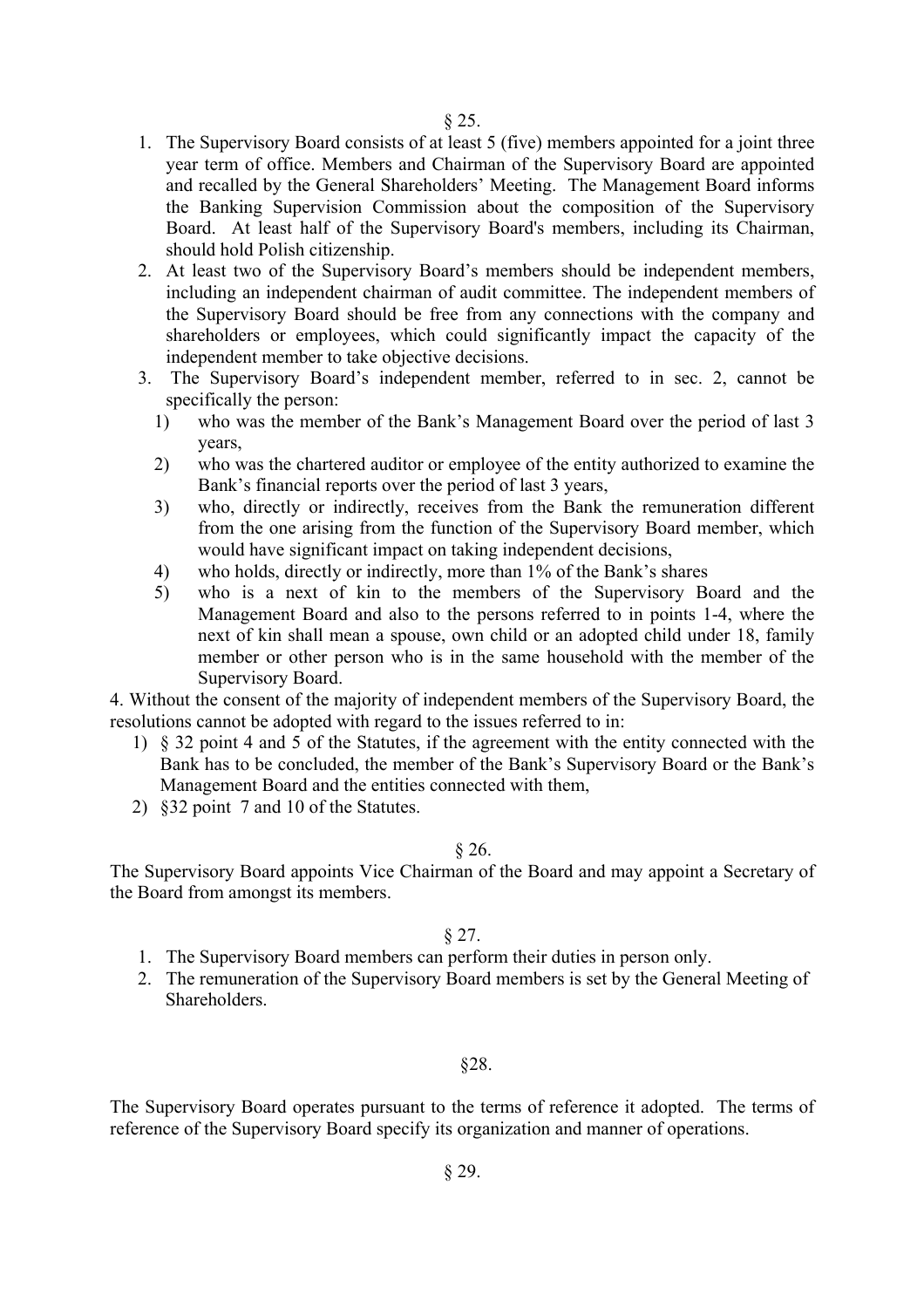1. Meetings of the Supervisory Board are convened by Chairman or Vice Chairman of the Supervisory Board on their own initiative, upon a motion of the Management Board or at the request of a member of the Supervisory Board.

2. Meetings of the Supervisory Board may also be held without the need of gathering all members in one place by using telecommunications or audio-visual media that enable simultaneous communication of all the meeting attendees. The rules of organizing meetings according to this procedure are set out in the Supervisory Board Regulations.

### § 30

- 1. Resolutions of the Supervisory Board are adopted by an absolute majority of votes of the Board members attending the meeting. In the event of a parity of votes, the Chairman of the Supervisory Board has a casting vote.
- 2. If necessary, resolutions of the Supervisory Board may be adopted by way of a written procedure. Resolutions adopted pursuant to the written procedure are presented for approval to all members of the Supervisory Board, and become effective once they have been signed by at least half of the Supervisory Board members, including its Chairman.
- 3. Members of the Supervisory Board may participate in passing resolutions by means of a written proxy vote through another member of the Supervisory Board. A written vote may not be cast in the case of matters introduced to the agenda during a Supervisory Board meeting. The rules of voting by means of this procedure are determined by the Supervisory Board Regulations.

### § 31.

The Supervisory Board expresses its opinion on all motions and requests that require a resolution of the General Shareholders' Meeting, except for matters related exclusively to the Supervisory Board.

# § 32.

The Supervisory Board exercises on-going supervision over the Bank's activities. In addition to the statutory rights and responsibilities and those set forth in the Bank's Statutes, the Supervisory Board has the discretions to:

- 1) examine the financial statements in terms of their compliance with books, documents and current status;
- 2) approve annual and long-term development plans for the Bank and financial plans for its operations prepared by the Management Board;
- 3) approve motions of the Bank's Management Board concerning the establishment and liquidation of Bank's branches abroad;
- 4) approve equity investments by the Bank, if
	- the value of such investment exceeds a PLN equivalent of EUR 4,000,000, where "the investment value" means the purchase price or sales price of a particular asset, or
	- the value of a such investment exceeds EUR 400,000k and at the same time, if as a result of such investment the Bank's shareholding in another entity is equal to 20% of votes or exceeds 20% of votes or drops below the level of 20% of votes at the AGM or the Meeting of Partners, while "the value of investment" shall mean the purchase price or the sales price of a given asset,

except for agreements on underwriting securities issues, if the total exposure of the Bank arising from such agreement does not exceed one tenth (1/10) of the total equity of the Bank;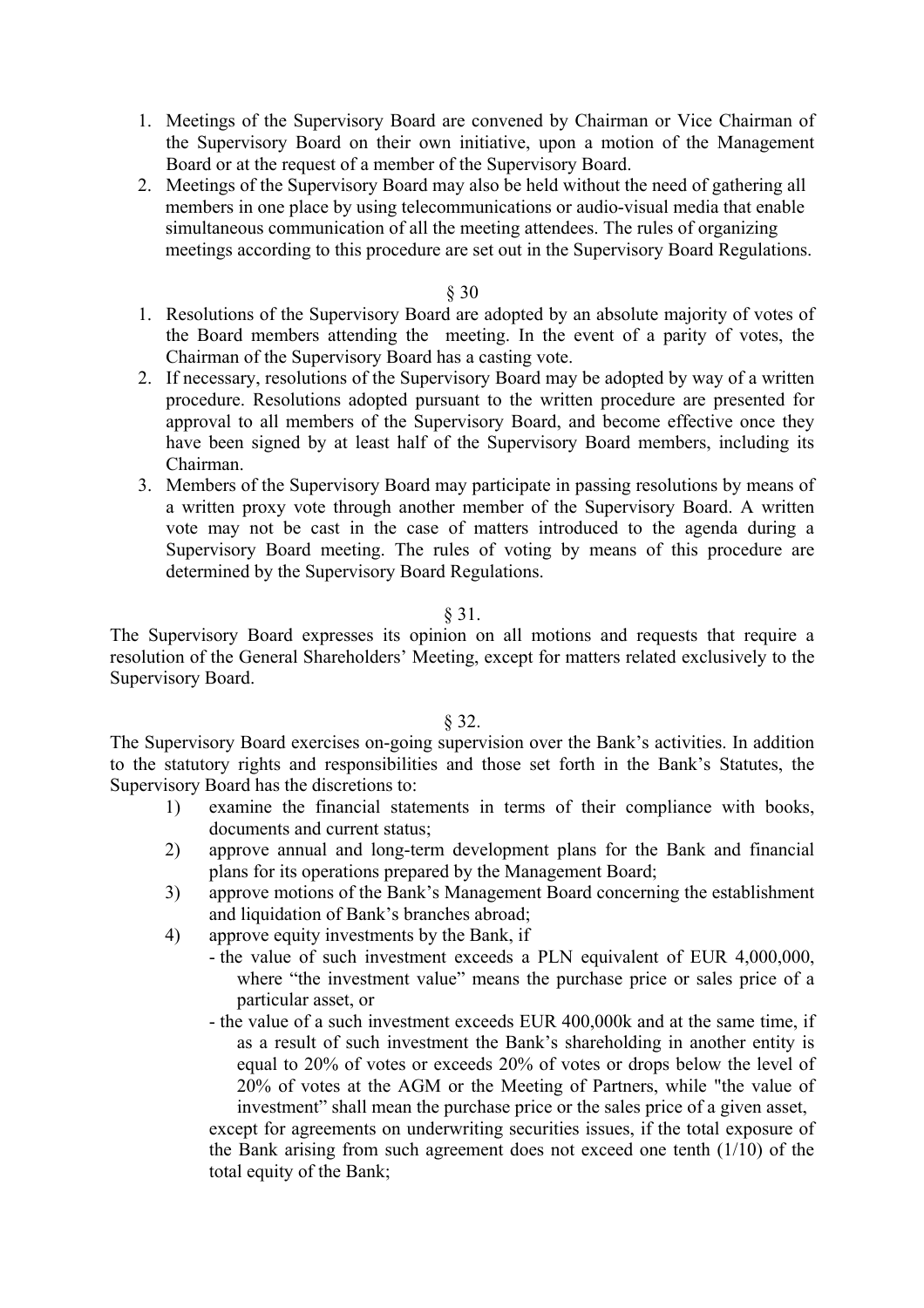An equity investment is understood, in particular, as joining by the Bank and exiting from joint undertakings, i.e. incorporating and dissolving commercial law companies, joining and exiting commercial law companies, including contributions made to limited partnerships or limited joint stock partnerships. Purchase of shares and interests with a guarantee of their repurchase by another entity is not an equity investment.

- 5) approve acquisition, disposal or encumbrance of fixed assets (as defined in the Accounting Act), in particular any real estate, if the value of such fixed asset exceeds a PLN equivalent of EURO 4,000,000 except for seizing a real estate by the Bank as a mortgage creditor, as a result of an ineffective auction conducted under execution proceedings, or as a result of repossessing another fixed asset or securities by the Bank as the creditor secured by a registered pledge in line with the regulations on registered pledges and pledge register, or a creditor secured by repossession of the security in line with the regulations of the Banking Law Act;
- 6) examine the Management Board's reports and its motions regarding the profit distribution or coverage of losses;
- 7) determine remuneration of the Management Board members;
- 8) conclude contracts on behalf of the Bank, falling within the authority of the Supervisory Board, including employment contracts or management contracts with Members of the Management Board, where the Supervisory Board may appoint its Chairperson or another Supervisory Board member to submit a declaration of will in this respect,
- 9) adopt the Management Board's Regulations and other banking regulations as set forth in the Statutes and other sets of legal regulations and approve the Bank's Organizational Regulations and the Policy on the internal control system;
- 10) appoint a chartered auditor to audit the financial statements of the Bank;
- 11) apply to the Banking Supervision Commission for a consent to appoint two members of the Management Board of the Bank, including the President;
- 12) informing the Banking Supervision Commission on other Management Board members and, each time, on changes to the Management Board composition;
- 13) appoint and recall President of the Management Board and other members of the Management Board;
- 14) suspend Management Board members from office, for important reasons, and second members of the Supervisory Board to temporarily perform duties of those Management Board members who cannot perform their roles,
- 15) present the concise assessment of the Bank's standing to the AGM on an annual basis.

#### § 33.

The Supervisory Board is entitled to make recommendations to the Management Board of the Bank, in particular, these regarding financial and organizational restructuring of the Bank, and concluding long-term agreements binding upon the Bank by the Management Board.

### VII. Management Board

#### § 34.

The Bank's Management Board consists of at least three members, including President. Management Board members may perform functions of the first vice-president and vicepresidents of the Management Board. Appointment to these functions is made by the Supervisory Board [at least half of the Management Board members must be of Polish citizenship].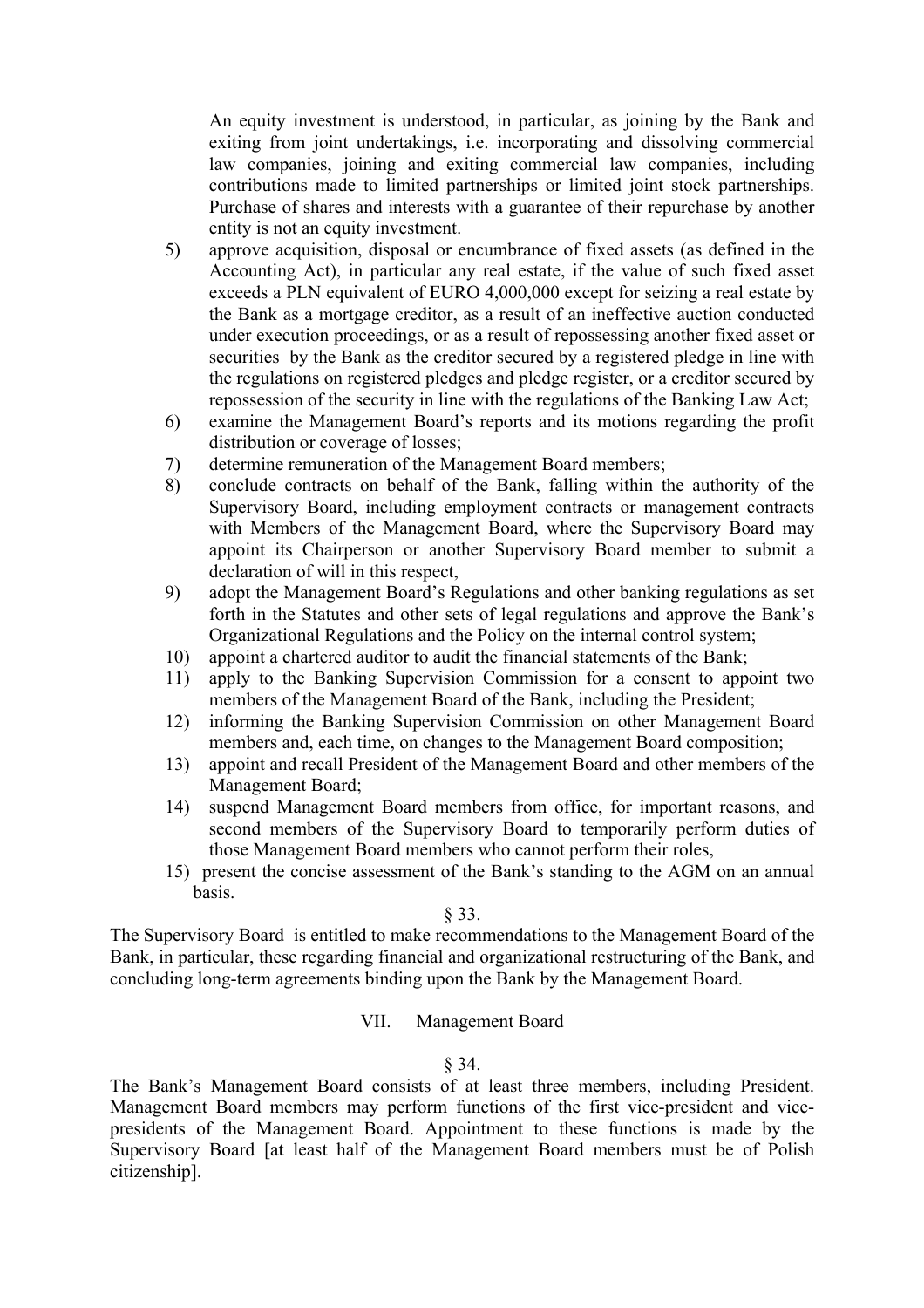§ 35.

The Supervisory Board appoints and recalls President of the Management Board and the remaining members of the Management Board.

§ 36.

- 1. The Management Board's term of office is three years.
- 2. The Management Board members are appointed for a joint term of office.

### § 36a

1. The decisions to incur obligations or transfer assets whose total value for one entity exceeds 5% of the Bank's own funds are made by the Management Board, except as provided in section 2 and § 32 point 4 and 5.

2. The decisions referred to in section 1 may me taken by the Bank's Committees or other persons duly authorised by the Management Board by way of a resolution.

### § 37.

The Management Board acts on the basis of the Management Board Regulations, adopted by the Supervisory Board. The Management Board Regulations specify the issues that need to be resolved by the Management Board acting collectively.

### § 37a.

Bodies entitled to issue internal regulations:

- 1) as regards issues requiring a decision of the General Meeting the General Meeting in a form of a resolution;
- 2) as regards issues requiring a decision of the Supervisory Board the Supervisory Board in the form of a resolution;
- 3) as regards issues requiring a decision of the Management Board and/ or approvals of the Supervisory Board or the General Meeting – the Management Board in the form of a resolution, provided however, that the required approval has been obtained.
- 4) as regards issues requiring the decision of the Management Board but not requiring an approval of another body – the Management Board in the form of a resolution,
- 5) as regards issues important for the Bank, which go beyond the scope of the operations of an individual division – the President of the Management Board in the form of an ordinance;
- 6) as regards operations of the reporting divisions the Management Board member in the form of an ordinance;
- 7) as regards issues specified in the sets of regulations referred to in points 2-4 above – the Bank Director in the form of an ordinance;
- 8) as regards issues referred to in the Management Board resolution re. establishment of a committee – the committee chairman in the form of an ordinance.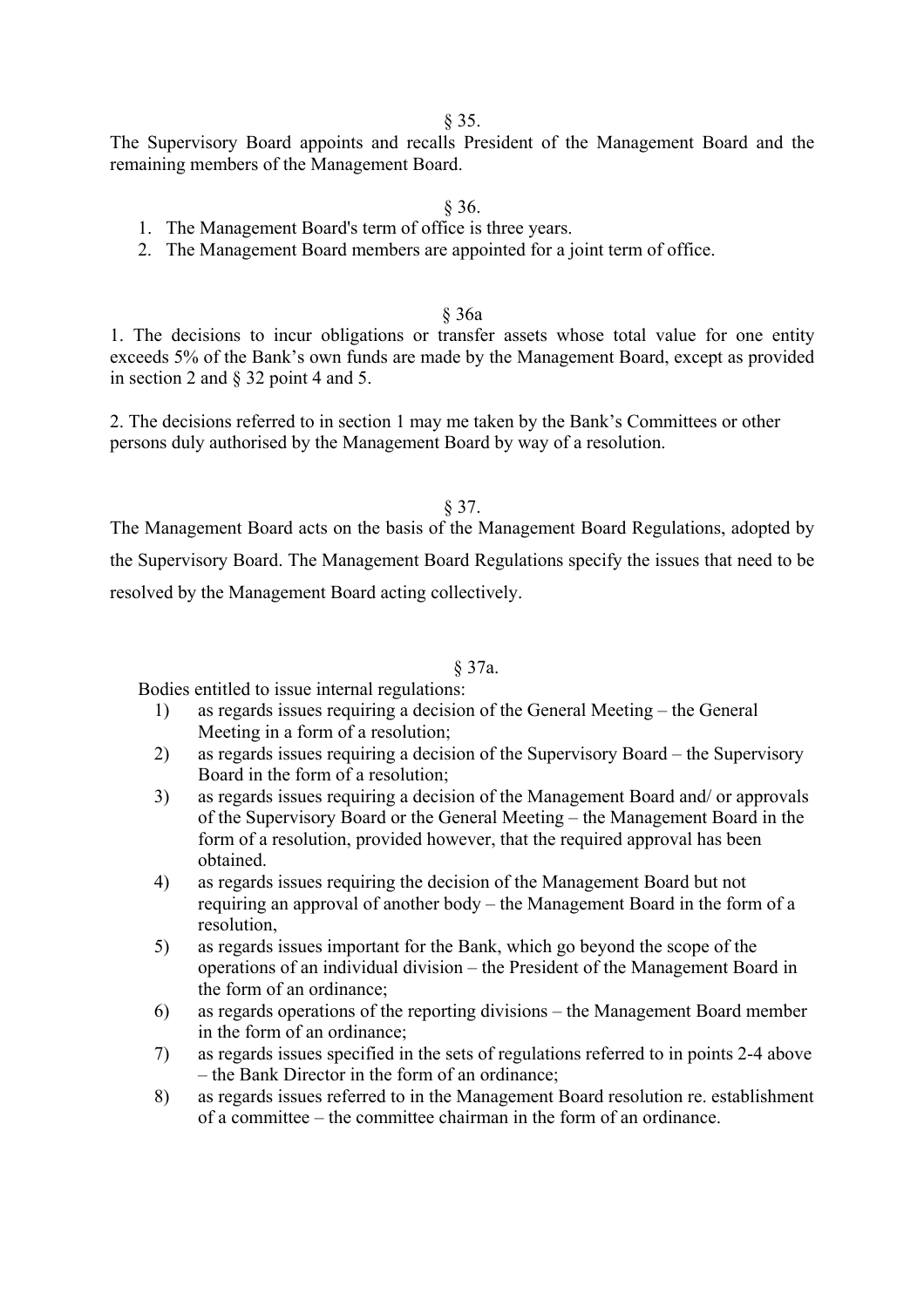- 1. If necessary, resolutions of the Management Board may be adopted by way of a written procedure. Resolutions adopted pursuant to the written procedure are presented for approval to all members of the Management Board, and become effective once they have been signed by at least a half of the Board members, including its President.
- 2. In exceptional circumstances, the Management Board meetings can be held without the need to gather all the Management Board members in one location, but using telecommunication and audiovisual equipment to ensure concurrent communication of all individuals attending the meeting. The rules underlying the organization of meetings are defined in the Regulations of the Management Board.
- 3. Members of the Management Board may participate in passing resolutions by means of a written proxy vote through another member of the Management Board. A written vote may not be cast in the case of matters introduced to the agenda during a Management Board meeting. The rules of voting by means of this procedure are determined by the Management Board Regulations.

#### § 39.

The Management Board manages the Bank and represents it. All matters that are not within the sole competence of other authorities of the Bank on the basis of provisions of law or these Statutes, shall remain within the Management Board's scope of responsibilities.

#### § 40.

The following individuals are authorized to make declarations of will on behalf of the Bank:

a)President of the Management Board acting severally,

b) two members of the Management Board acting jointly, or a member of the Management Board acting jointly with a commercial representative, or two commercial representatives acting jointly.

Authorized representatives to act severally or jointly with any of the persons listed in letter b. or with another authorized representative can be appointed.

#### VIII. Organization of the Bank

#### § 41.

1. The Bank's basic organizational structure is as follows:

1) the Business Support Centre – acting as the head office;

The following units operate within the Business Support Centre:

- a) divisions,
- b) areas
- c) centers,
- d) departments,
- e) offices,
- f) stand-alone teams,
- 2) Branches.
- 2. The detailed organizational structure of the Bank is outlined in the Bank's Organizational Regulations adopted by the Management Board and approved by the Supervisory Board and the related resolutions issued by the Bank's Management Board.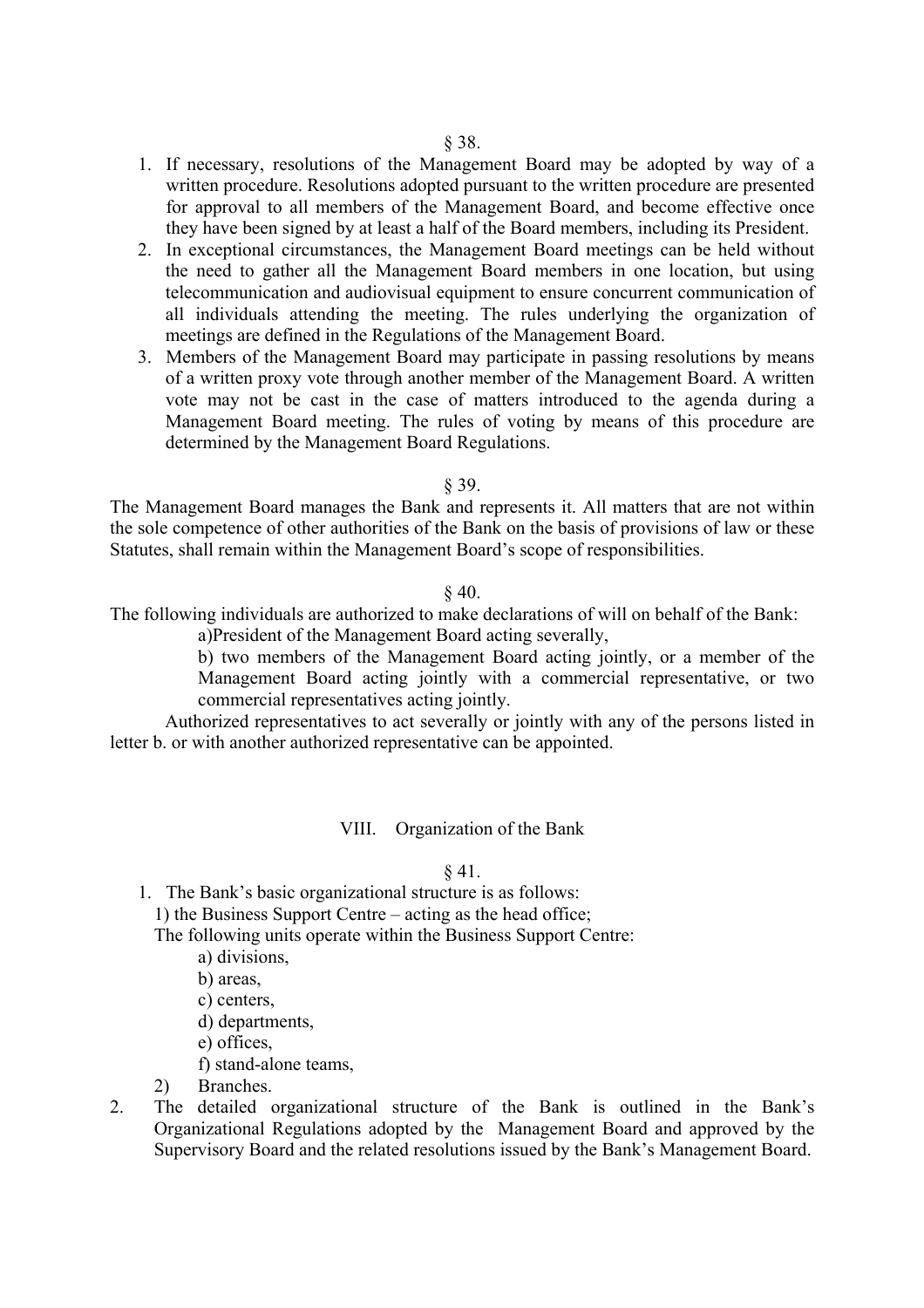3. There are also Committees established by the Management Board operating in the Bank.

§ 42.

- 1. The internal audit operates in the Bank. Its duty is to examine legal compliance and correctness of the Bank activities, as well as, correctness and fairness of information and reports delivered by the Bank.
- 2. The policy of internal audit operations is specified by the Bank's Management and Supervisory Boards by way of a joint resolution passed with a 2/3 majority of votes in the presence of at least half of the members of both bodies.

IX. Equity and funds of the Bank

§ 43.

The Bank has equity adequate to the scale of its operations.

### § 44.

The equity of the Bank consists of:

- 1. share capital (Tier 1 capital)
- 2. supplementary funds
- 3. items reducing the Bank's equity

# § 45.

- 1. The supplementary capital is raised from:
	- a) share premium
	- b) allocations from after-tax profit.
- 2. At least (8%) eight per cent of the Bank's after-tax profit should be allocated to the supplementary capital as the annual transfers from the after-tax profit until the value of the supplementary capital equals at least one third of the value of the Bank's share capital. The amount is set by the General Shareholders' Meeting.
- 3. The supplementary capital may also be fed with funds coming from other sources, if permitted by law.
- 4. The supplementary capital is earmarked for covering the Bank's balance sheet losses. The decision on using the supplementary capital is taken by the General Shareholders' Meeting.

§ 46.

- 1. The reserve capital is created out of allocations from the after-tax profit, in an amount resolved by the General Shareholders' Meeting.
- 2. The reserve capital is earmarked for covering balance sheet losses, should they exceed the supplementary capital. Decisions on using the reserve capital are taken by the General Shareholders' Meeting.

### § 47.

- 1. The general risk fund for non-identified risks of banking operations is raised from after-tax profit allocations in the amount resolved by the General Shareholders' Meeting.
- 2. The general risk fund is earmarked for the coverage of costs and losses related to nonidentified risks of banking operations for which the Bank has not raised a separate provision.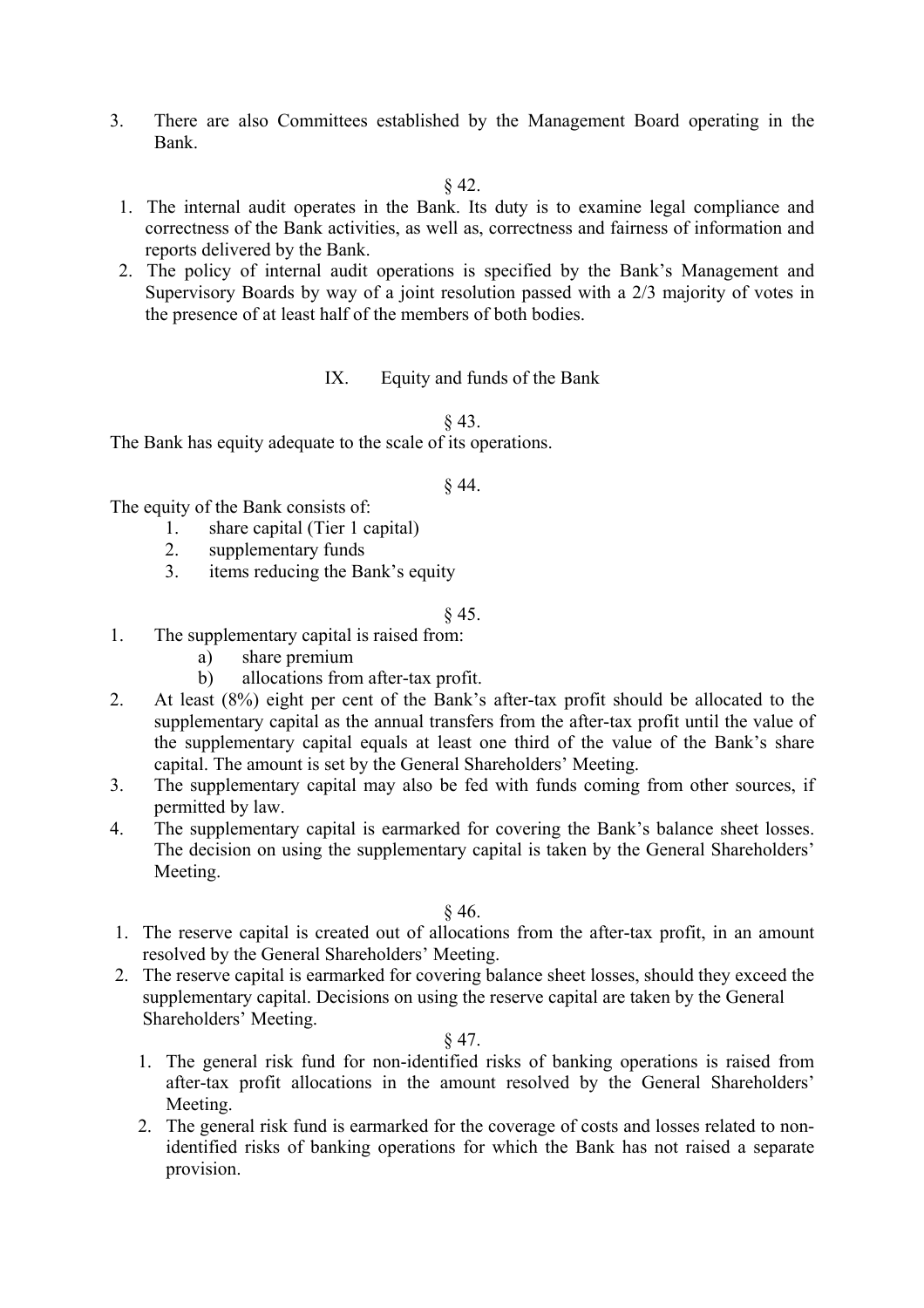The Banking Law and other detailed regulations specify the principles of incorporating other items into the Bank's own additional funds.

#### § 49.

- 1. The Bank raises and releases special funds pursuant to a resolution of the General Shareholders' Meeting, unless the obligation to raise special funds is stipulated by law.
- 2. Regulations of special funds are adopted by the Supervisory Board .

#### IX. Financial Management

#### $§ 50.$

The Bank conducts its financial management based on financial plans approved by the Supervisory Board. Detailed principles of the Bank's financial management are set out by the Management Board.

### § 51.

- 1. The Bank may allocate its after-tax profit in the amounts determined by the General Shareholders' Meeting to:
	- a) supplementary capital
	- b) reserve capital
	- c) dividends to shareholders
	- d) special funds
	- e) general risk fund
	- f) other purposes.

2. The General Shareholders Meeting can allocate the dividend or part thereof to pay for shares to be taken up by the existing shareholders in the raised share capital of the Bank.

3. The dividend may be paid in the form of cash or securities. The dividend to the State Treasury, as the shareholder, shall be paid in cash.

4. The Bank's Management Board is authorized to make an advance payment of dividend anticipated for the end of the accounting year, provided the Bank has sufficient funds for such a payment. The disbursement of such an advance payment requires approval of the Supervisory Board.

#### $§ 52.$

The Bank runs its accountancy in accordance with applicable regulations.

#### $§ 53.$

Annual financial statements should be produced not later than within three months after the end of each accounting year. The accounting year is a calendar year.

#### X. Final Provisions

#### § 54.

All announcements required by law are released by the Bank in "Monitor Sądowy i Gospodarczy" (Judicial and Business Journal).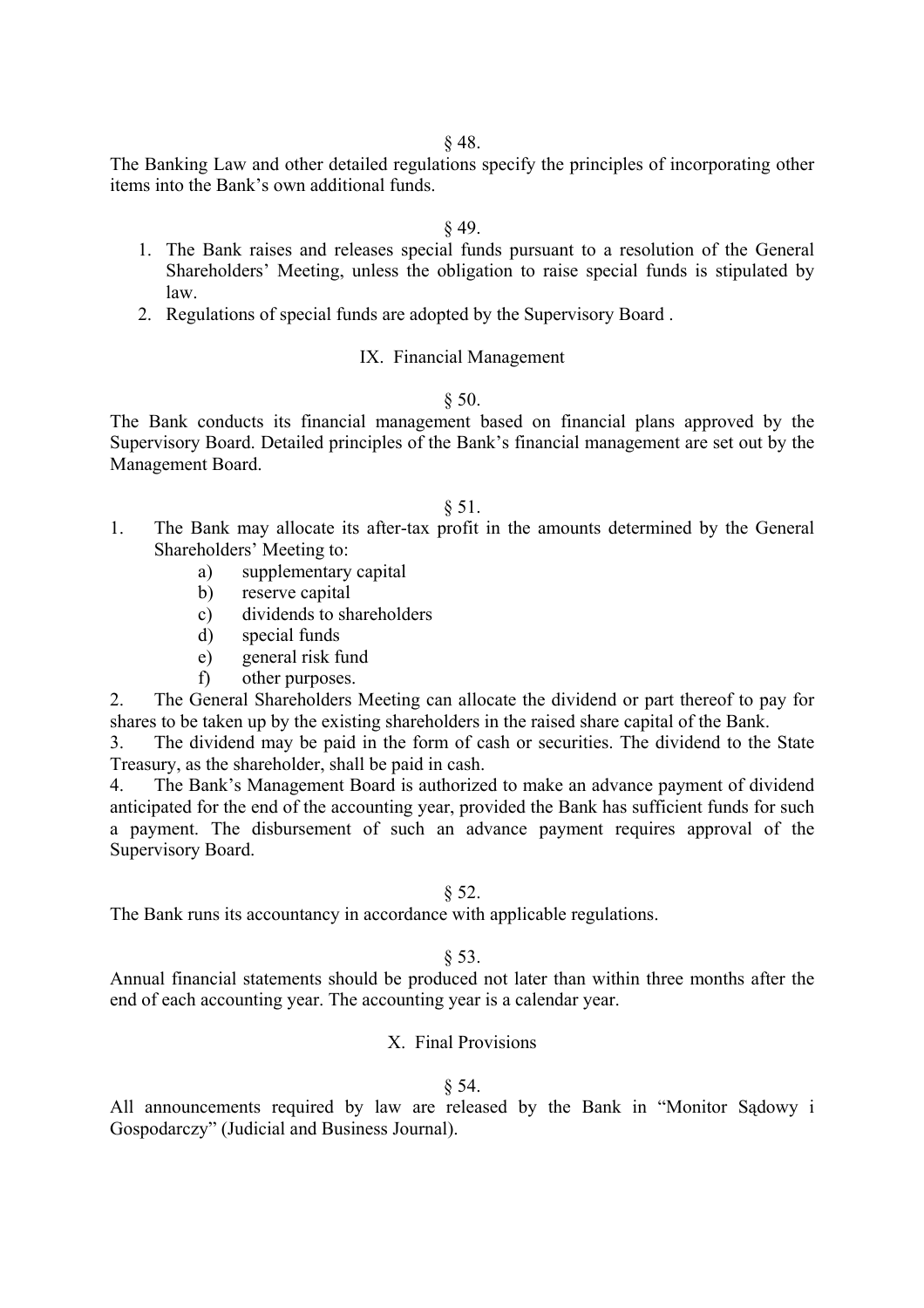§ 2

Resolution becomes effective as of the day of its adoption.

re: item 7 of the agenda

Resolution no…

Re: the change in the Regulations of General Meetings of Shareholders of Bank Zachodni WBK S.A.

Acting pursuant to art. 395 §5 of the Commercial Companies Code, the following shall be hereby resolved:

# § 1

1. The Regulations of General Meetings of Shareholders of Bank Zachodni WBK S.A., introduced by the resolution No. 15 of 10.04.2003 shall be amended as follows:

1) §2 shall have the following wording:

"§2

- 1. "At least 7 days before the GM, Shareholders holding shares admitted to public trading should file with the Bank, registered certificates of deposit, issued by the entity maintaining securities accounts, which confirm the shareholder's entitlement to participate in the meeting, in accordance with the Act on Trading in Financial Instruments .
- 2. The GM shall be attended by the Supervisory Board members and the Management Board members. Absence of a Supervisory Board or a Management Board member needs to be excused during the GM.
- 3. A Chartered Auditor shall attend the General Meeting in the part related to the Bank's financial affairs.
- 4. The Management Board shall ensure the participation of an independent expert in the banking and commercial law in each GM.
- 5. Mass media representatives may attend the GM subject to approval by the shareholders."

<sup>2) §10</sup> sec. 2 and 3 shall have the following wording:

<sup>&</sup>quot;2. The resolution on abstaining from discussing an agenda item is passed – following a justified detailed motion – when supported by material reasons.

<sup>3.</sup> The GM can pass a resolution on abstaining from discussing an agenda item at the shareholders' request with a 75% majority vote and after consent from all the present shareholders who submitted the motion for consideration"